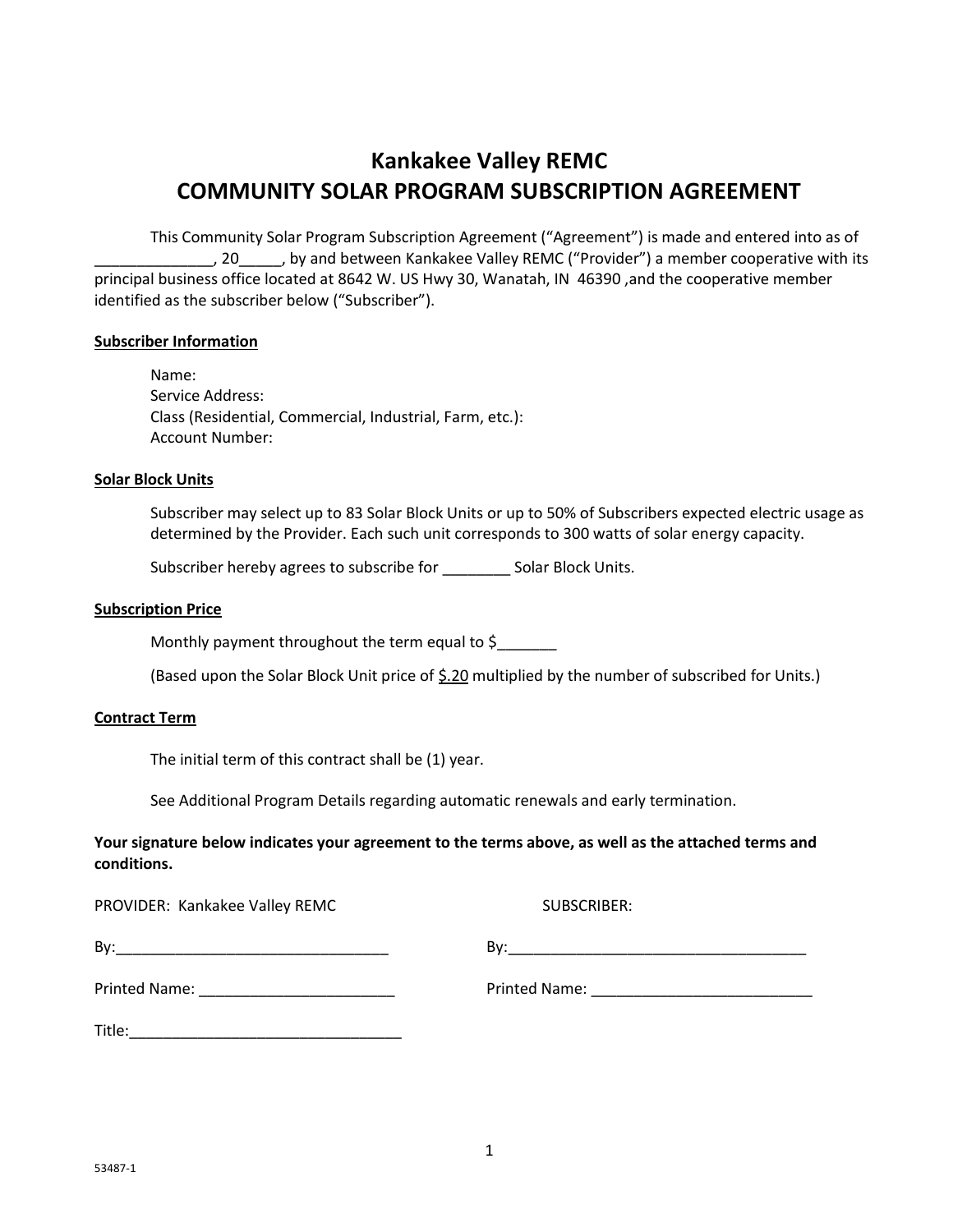# **GENERAL TERMS AND CONDITIONS**

- 1.1. **Solar Projects.** Provider purchases solar electricity from its generation and transmission provider, Wabash Valley Power Association, Inc. ("Wabash Valley"). The solar electricity is generated by certain solar electric generating facilities ("Solar Projects") that Wabash Valley has included within this community solar program ("Program"). The Solar Projects that are part of the Program are subject to change from time to time in the discretion of Wabash Valley. Upon request, Provider will provide Subscriber with a list of the current Solar Projects in the Program.
- 1.2. **Solar Block Units.** Wabash Valley has established a limited number of solar block units ("Units") to represent the solar electricity output of the Solar Projects, and has allocated a limited number of such Units to Provider for the Program. The number of Units subscribed for by Subscriber is identified on page 1 of this Agreement.

Each Unit corresponds to 300 watts of solar energy capacity. The total number of available Units may change as Solar Projects are added or removed from the program. The maximum number of Units which any individual subscriber may elect is also set forth on the first page of this Agreement, and has been calculated based on factors including Subscriber's expected electric usage as determined by Provider and Provider's operating policies. Provider reserves the right to increase or decrease this maximum in its sole discretion.

- 1.3. **Eligible Participants**. The Program is available on a voluntary basis to Subscribers of Provider.
- 1.4. **Renewable Energy Credits.** Subscriber shall be entitled to the benefits of all Renewable Energy Credits or RECs associated with Subscriber's Pro-Rata Portion of the renewable energy generated at the Solar Projects during the term of this Agreement. Such RECs will be retired by Provider or Wabash Valley so that Subscriber can utilize them in accordance with the applicable program, regulation or law. Provider will not sell or market such RECs to any other party.

"Pro-Rata Portion" means a percentage equal to the number of Units subscribed for by Subscriber under this Agreement, divided by the total number of Units available for all Solar Projects that are part of the Program during the applicable period.

"Renewable Energy Credits" or "RECs" mean tradable, contractual instruments that represent all Renewable Attributes associated with a specified portion of renewable energy.

"Renewable Attribute" means an aspect, claim, characteristic or benefit associated with the generation of a quantity of electricity by a renewable energy facility, other than the electric energy produced, including all of the following identified with a particular megawatt hour of generation by a renewable energy facility: (i) the renewable energy facility's use of a particular renewable energy source; (ii) avoided  $NO<sub>x</sub>$ ,  $SO<sub>x</sub>$ ,  $CO<sub>2</sub>$ , or any other greenhouse gas emissions; and (iii) avoided water use (but not water rights or other rights or credits obtained pursuant to requirements of applicable law in order to site and develop the renewable energy facility itself). Renewable Attributes specifically exclude tradable emission allowances under a mandatory cap and trade program or other entitlements to produce emissions which have or may be issued by a governmental authority and allocated to a renewable energy facility. Renewable Attributes do not include production tax credits or other direct third-party subsidies for generation of electricity by any specified renewable energy facility.

1.5. **Subscriber Representations.** Subscriber represents and warrants to Provider and Wabash Valley as follows: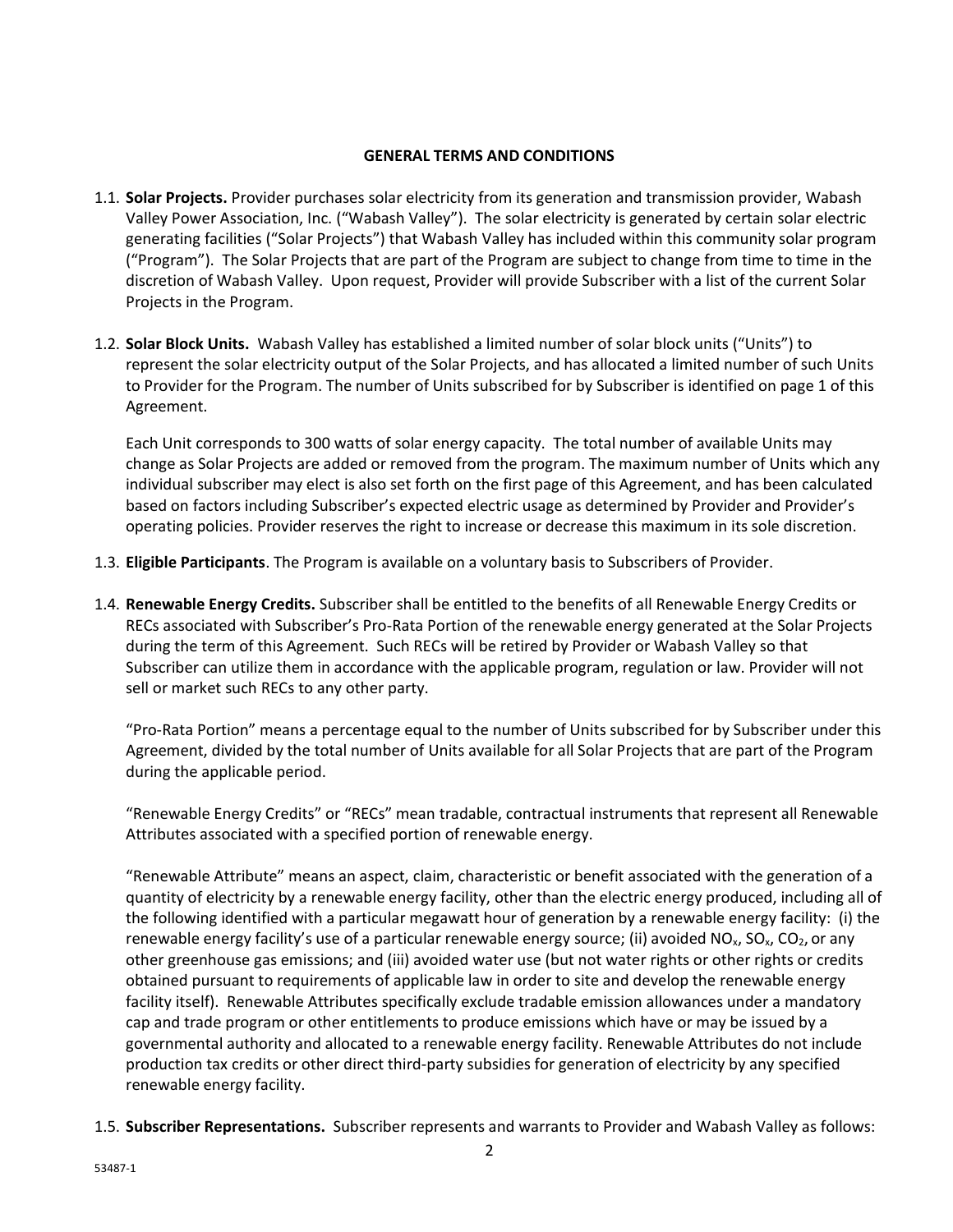- 1.5.1. Subscriber is electing to participate in the Program solely for the purposes of reducing the cost of consuming electricity, obtaining the Renewable Attributes described above, supporting sustainable energy initiatives, and reducing negative impacts on the environment. Subscriber's participation is not being made for investment purposes, including any capital appreciation or other profit.
- 1.5.2. Subscriber understands and agrees that it is not obtaining any ownership right to underlying Solar Projects or individual solar panels, nor any capacity rights with respect thereto, and that it will not have access or control of any portion of the Solar Projects.
- 1.5.3. Subscriber further acknowledges and understands that (a) the services of Provider hereunder consist primarily of administering the Program, including managing subscriptions and the distribution of production credits or Renewable Attributes, (b) Wabash Valley or other third parties are solely responsible for the selection and management of the Solar Projects and otherwise arranging for Provider's ability to offer the Program, and (c) Provider is a member of Wabash Valley but does not exercise control over it.
- 1.5.4. Subscriber understands that the benefits of its subscription depend significantly on factors beyond the control of Provider, including weather and the availability of sunlight necessary to produce solar electricity, limitations in the solar technology used at the Solar Projects, fluctuations in energy market prices, and the effect of changes of law or regulations. Subscriber further acknowledges that Provider makes no representation or warranty as to Subscriber's ability to utilize the Renewable Attributes.
- 1.6. **Non-Assignability.** Except as may be provided in the Additional Program Details, without Provider's prior written consent, Subscriber may not assign, gift, bequeath, sell, or otherwise transfer this Agreement or any of its rights or obligations under this Agreement to any other individual or entity for any purpose, including without limitation as security for any debt or obligation. Any attempted assignment by Subscriber in violation of this Section shall be null and void. Subject to the foregoing, this Agreement shall be binding upon, and inure to the benefit of, the parties hereto and their respective successors and assigns.
- 1.7. **Disclaimer of Warranty**. EXCEPT AS EXPRESSLY SET FORTH IN THIS AGREEMENT, PROVIDER IS NOT MAKING ANY REPRESENTATION OR WARRANTY REGARDING THE SUBJECT MATTER HEREOF, EXPRESS OR IMPLIED. WITHOUT LIMITING THE FOREGOING, PROVIDER EXPRESSLY DISCLAIMS ANY IMPLIED WARRANTY OF MERCHANTABILITY OR FITNESS FOR A PARTICULAR PURPOSE, AND SUBSCRIBER ACKNOWLEDGES AND AGREES THAT PROVIDER HAS NOT MADE AND IS NOT MAKING ANY GUARANTEE WITH RESPECT TO THE AMOUNT OF ELECTRIC ENERGY THAT WILL BE GENERATED FROM THE SOLAR PROJECTS OR THE AMOUNT OF ANY PRODUCTION CREDITS, RENEWABLE ATTRIBUTES OR COST SAVINGS TO BE REALIZED BY SUBSCRIBER.
- 1.8. **Limitation of Liability.** NOTWITHSTANDING ANYTHING TO THE CONTRARY CONTAINED IN THIS AGREEMENT OR ELSEWHERE, PROVIDER'S LIABILITY WITH RESPECT TO ANY CLAIM ARISING OUT OF THIS AGREEMENT IS LIMITED TO THE AMOUNT PAID BY SUBSCRIBER FOR THE UNITS SUBSCRIBED FOR HEREUNDER. PROVIDER SHALL NOT BE LIABLE FOR SPECIAL, PUNITIVE, EXEMPLARY, INCIDENTAL, CONSEQUENTIAL OR INDIRECT DAMAGES, INCLUDING LOST PROFITS, WHETHER BASED ON CONTRACT, TORT, OR OTHER LAW AND WHETHER OR NOT ARISING FROM PROVIDER'S SOLE, JOINT OR CONCURRENT NEGLIGENCE, STRICT LIABILITY OR OTHER FAULT. THE FOREGOING SHALL APPLY EVEN IF PROVIDER HAS BEEN ADVISED OF THE POSSIBILITY OF SUCH DAMAGES, AND EVEN IF A LIMITED REMEDY SET FORTH IN THIS AGREEMENT FAILS OF ITS ESSENTIAL PURPOSE.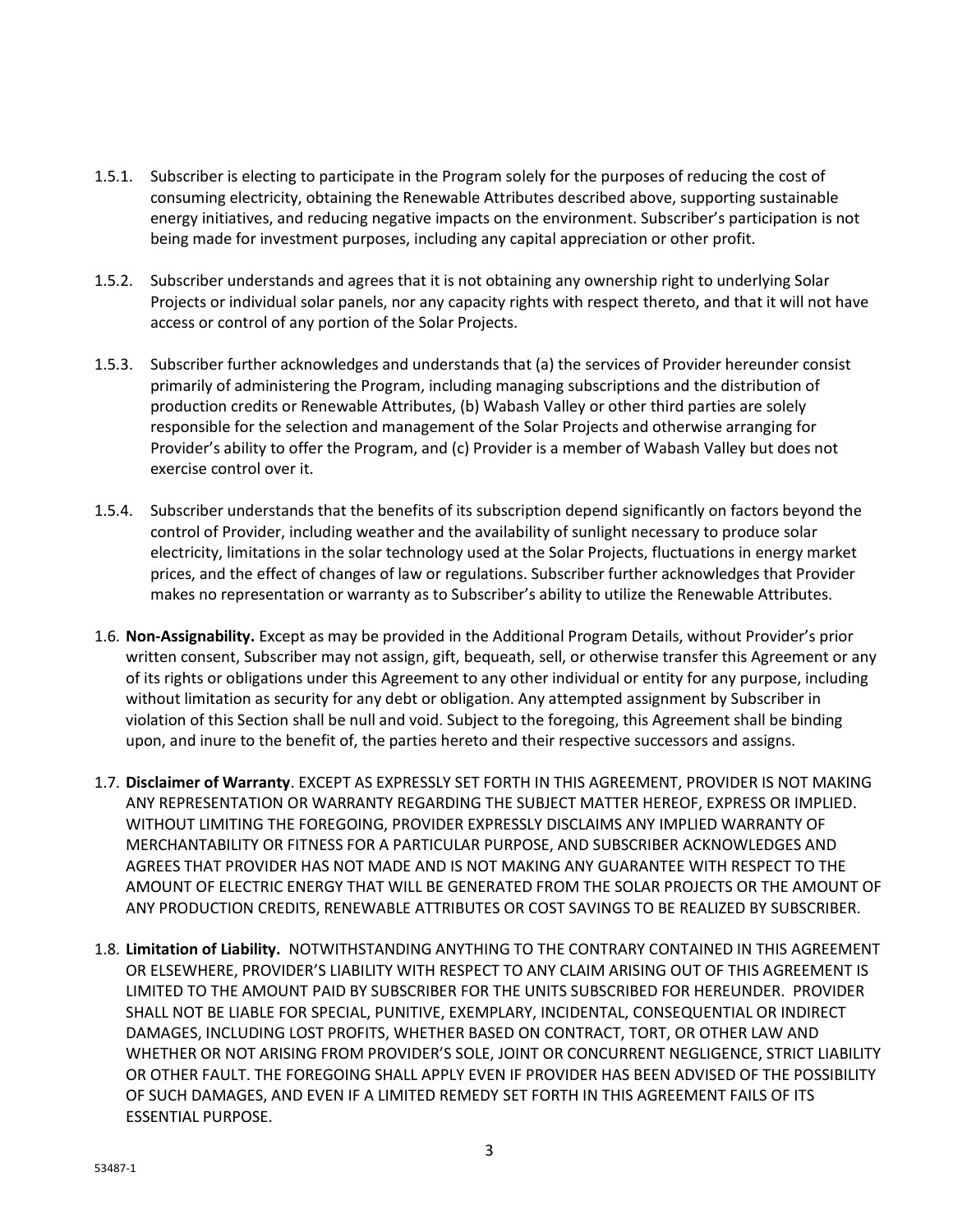- 1.9. **Force Majeure.** As used in this Agreement, "Force Majeure" means any delay or hindrance in, or prevention from, the performance of any act(s) required of either party caused by strikes, lockouts, terrorism, emergency governmental orders or decrees, riots, insurrection, war, "acts of God" (including without limitation floods, earthquakes, storm, lightning, fire or other weather disturbances or conditions), or other direct cause(s) not reasonably within such party's direct control. Neither party shall be considered to be in default in respect to any obligation hereunder to the extent and for the expected duration that such failure of performance shall be due to an event of Force Majeure. The party affected by an event of Force Majeure shall give prompt written notice to the other party stating the nature of the event, its anticipated duration and any action being taken to avoid or minimize its effect.
- 1.10. **Notices**. All notices, requests, consents, and other communications to a party under this Agreement must be in writing delivered to the mailing address for such party stated above and will be deemed delivered upon the earlier of (a) the date of actual personal hand-delivery, (b) three business days after being deposited in certified or registered mail, return receipt requested, postage prepaid, or (c) the following business day after being delivered to a reputable overnight courier service for next business day delivery, costs prepaid.
- 1.11. **Entire Agreement**. This Agreement (including the cover page, these General Terms and Conditions, and any Additional Program Details attached hereto) constitutes the entire agreement between the parties with respect to the subject matter hereof and supersedes all previous proposals, negotiations, representations, commitments, and other communications between the parties, in each case whether oral or written. No provision of this Agreement may be amended, released, discharged, or modified except by an instrument in writing signed by a duly authorized representative of each of the parties.
- 1.12. **Governing Law, Jurisdiction, and Venue.** This Agreement shall be deemed to have been made in, and shall be construed under, the laws of the State of Indiana without regard to the principles of conflicts of laws thereof. The parties acknowledge and agree that a court of competent jurisdiction located in LaPorte County, Indiana shall have exclusive jurisdiction in any action or proceeding arising under or relating to this Agreement.